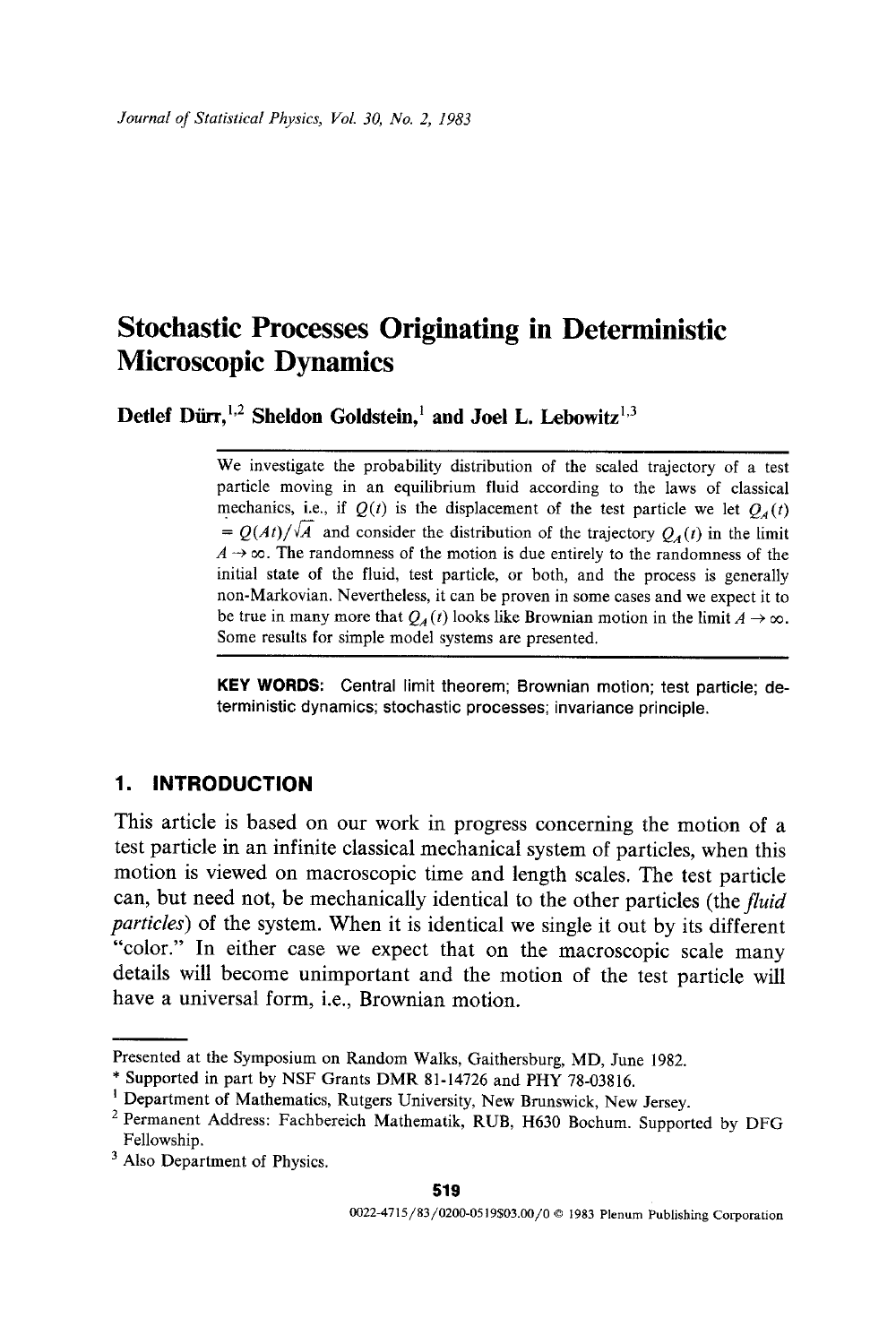The mathematical formulation of our problem is as follows: Let  $Q, V$ denote the position and velocity of the test particle and  $(q_i, v_i)$   $i = 1$ ,  $2, \ldots$ , the positions and velocities of the fluid particles. We assume that at time  $t = 0$  the microscopic state of the system, given by  $(Q, V, q_1, v_1, \dots)$ , is distributed according to the appropriate conditional Gibbs distribution with the initial position  $Q_0$  of the test particle given, say  $Q_0 = 0$ , i.e., apart from the position of the test particle the system is in thermodynamic equilibrium. We now observe the motion of the test particle, i.e., its position  $Q(t)$  and its velocity  $V(t)$  as functions of time *t.*  $Q(t)$  and  $V(t)$  define stochastic processes on the probability space of microscopic states, for which the average will be denoted by  $E(.)$ . Note that  $E(V(t)) = 0$ .

Since we wish to describe the motion of the test particle on a macroscopic scale we introduce the process

$$
Q_A(t) = Q(At)/\sqrt{A}
$$

and consider the limit  $A \rightarrow \infty$ . We have that

$$
Q_A(t) = A^{-1/2} \int_0^{At} V(s) ds
$$

or setting  $A = N$ , an integer,

$$
Q_N(t) = N^{-1/2} \sum_{j=0}^{N-1} \left[ \int_{jt}^{(j+1)t} V(s) \, ds \right] = N^{-1/2} \sum_{j=0}^{N-1} X_j
$$

so that if the increments

$$
X_j = \int_{jt}^{(j+1)t} V(s) \, ds, \qquad j = 0, \ldots, N-1
$$

were independent, it would follow from the central limit theorem (CLT) that  $Q_N(t)$  converges in distribution to a Gaussian random variable as  $N \rightarrow \infty$ . Moreover, it would follow from Donsker's invariance principle<sup>(1)</sup> that the process  $Q_A(t)$  converges in distribution to the Brownian motion  $W_D(t)$ ,  $Q_A \to W_D$ , where  $D = 2 \int_0^{\infty} E(V(0) \cdot V(t)) dt$  and  $E(W_D^2(t)) = Dt$ .  $Q_A \rightarrow W_D$  means that for any "continuous" function f on the space of trajectories  $Q(t)$ ,  $0 \le t < \infty$ ,  $E(f(Q_A)) \to E(f(W_D))$  as  $A \to \infty$ . This implies, in addition to the convergence of all finite-dimensional distributions for  $Q_4$ , i.e., the joint distributions of  $Q_4(t_1), \ldots, Q_4(t_n), t_1 < \cdots < t_n$ , to the corresponding distributions for  $W<sub>D</sub>$ , the convergence of such quantities as the maximum of  $Q(t)$ ,  $0 \le t \le T$ . In fact,  $Q_A \rightarrow W_D$  implies that if one does not observe the motion on too fine a scale, the process  $Q_A$  cannot be distinguished from the Brownian motion  $W_D$  for A sufficiently large.

In an infinite classical system the increments  $X_i$  will not be independent, in part because  $X_i$  will be correlated with the velocity of the test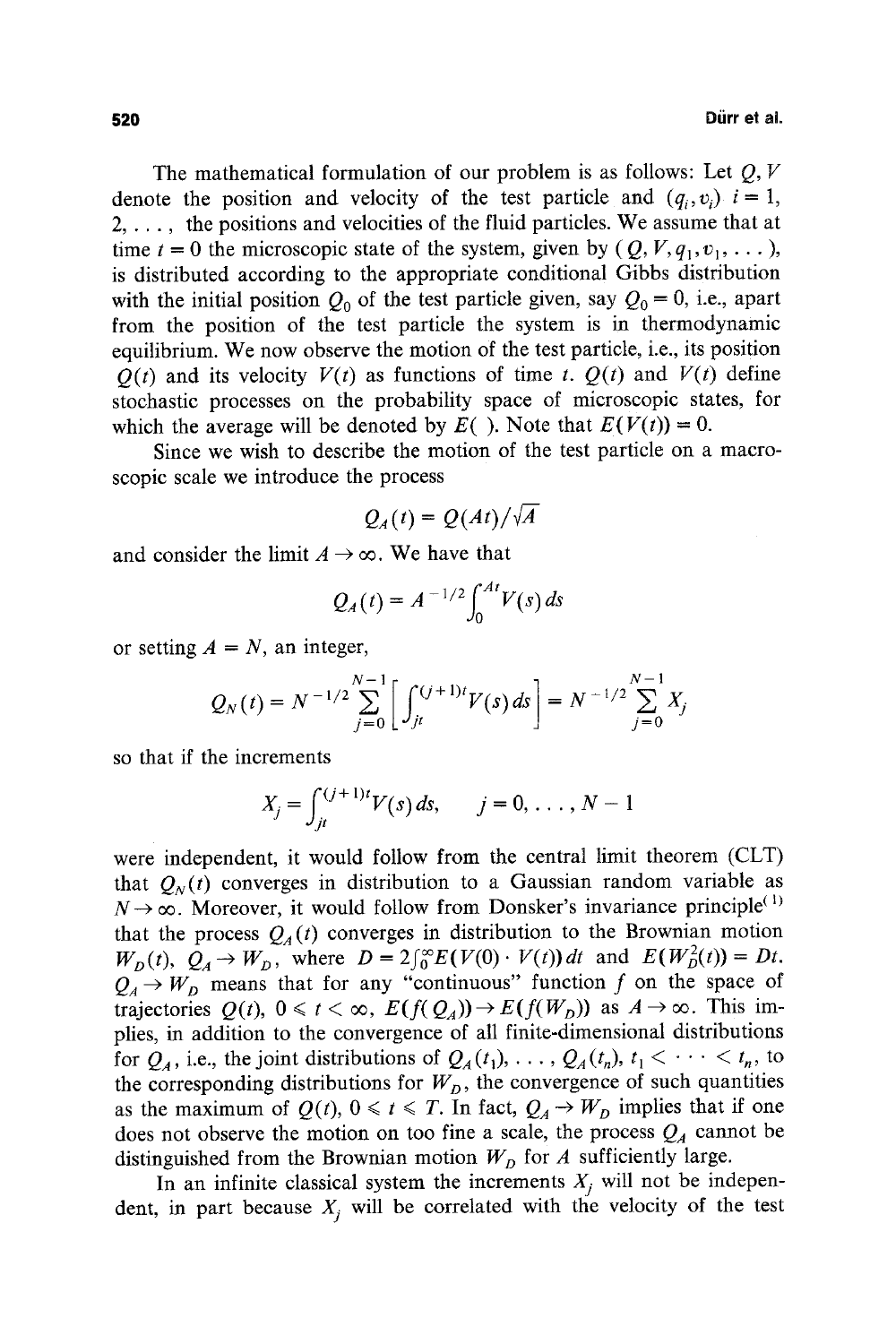particle at the end of the jth time interval, which will affect the increment  $X_{i+1}$  in the next interval, and in part because some of the interactions experienced by the test particle in different time intervals will involve the same or correlated fluid particles. For example, even in the very simple case of a spherical test particle undergoing elastic collisions with an (otherwise) ideal gas of point particles, the test particle may recollide, perhaps after a very long time, with the same fluid particle. Thus from the past trajectory of the test particle we may extract information about its future evolution. It follows that, far from having independent position increments, the process  $(O(t), V(t))$  will not be Markovian.

However, since the increment in position over a macroscopic time interval is the effect of a large number of interactions, most of which involve only fresh fluid particles which were not involved directly in interactions with the test particle prior to this interval, we expect that  $Q<sub>A</sub>(t)$ can be decomposed into a sum of increments which are approximately independent and that  $Q_4 \rightarrow W_1$ . We also expect that generally we will have  $D > 0$ . If  $Q_A \rightarrow W_D$  with  $D > 0$ , we say that the system (or the test particle) has *diffusive behavior*. [Since  $W_0(t) = 0$  the convergence  $Q_A(t) \rightarrow W_0$  does not well express diffusive behavior.]

The formula

$$
D = 2\int_0^\infty E\big(V(0) \cdot V(t)\big) dt \tag{1}
$$

for the diffusion coefficient is suggested by the observation that if the velocity autocorrelation function

$$
R(t) = E(V(0) \cdot V(t))
$$

is integrable, then

$$
\lim_{t\to\infty}t^{-1}E\big(\mathcal{Q}(t)^2\big)=D
$$

where D is given by (1). If the past and future in the velocity process  $V(t)$ are sufficiently independent,  $R(t)$  will be integrable and  $D$  will be well defined and finite,  $D < \infty$ .

The integrability of the velocity autocorrelation function may be regarded as a minimal condition for  $Q_A \rightarrow W_D$ . It is, however, not sufficient because (i) it does not guarantee sufficient independence for a CLT, and (ii) no matter how strong the independence properties, nothing precludes the possibility that  $D = 0$ . [Consider, for example, a particle undergoing an Ornstein Uhlenbeck process in a harmonic potential:

$$
dQ = V dt
$$
  

$$
dV = (-\gamma Q - \delta V) dt + \sigma dW_1
$$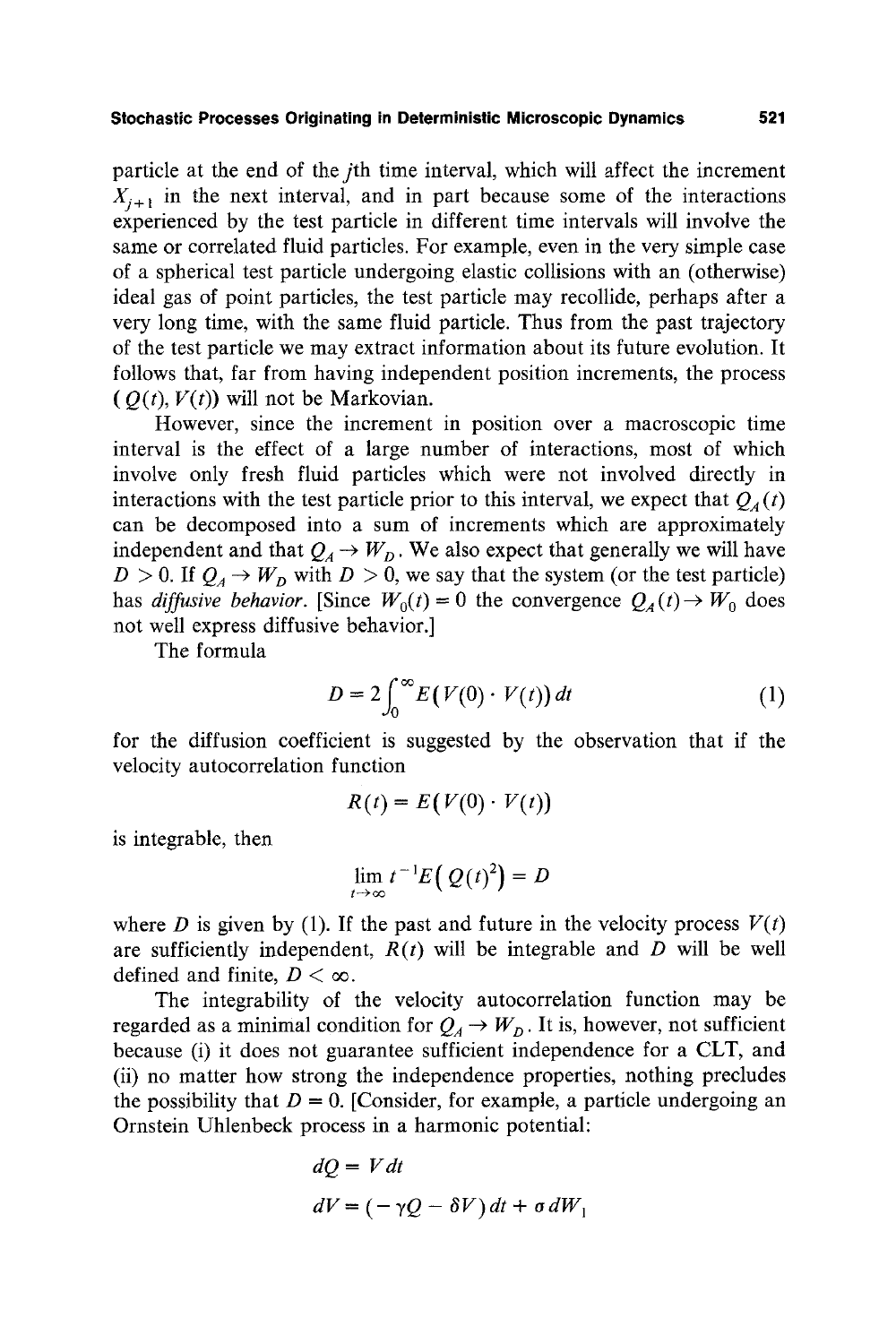The Markov process  $(Q(t), V(t))$  has very strong independence of past and future; the distribution of  $O(t)$ ,  $V(t)$  converges to equilibrium exponentially fast. Nonetheless  $D = 0$ , precisely because of the existence of a (normalizable) equilibrium distribution to which  $(Q(t), V(t))$  converges in distribution.]

We remark that though the integrability of the velocity autocorrelation function does not in general guarantee diffusive behavior, there is one case in which it does, namely, when the velocity is a function of the state of a reversible Markov process.<sup> $(2,3)$ </sup> However, this cannot be the case for a purely mechanical system.

## **2, SOME RESULTS**

From a physical point of view, the most interesting of the models for which we would like to establish diffusive behavior is the three-dimensional system of interacting particles, e.g., the *hard sphere gas,* where the infinitely extended fluid consists of identical hard spheres which interact via elastic collisions. The test particle may be a colored fluid-sphere or it may be a dynamically distinguishable sphere having, say, a different mass or radius. A simplified version of the latter case is the system already mentioned in which the fluid consists of point particles, so that fluid particles do not interact with each other, i.e., a *hard sphere in an ideal gas.* In one dimension the models described reduce to the case of a hard point system where the fluid can always be taken to be an ideal gas. If the mass of the test particle in this system of particles moving on a line is the same as that of the fluid particles we have the *equal mass* case; otherwise, we have the *unequal mass case.* 

Harris and Spitzer<sup>(4,5)</sup> (see also Jepsen<sup>(6)</sup> and Lebowitz and Percus<sup>(7)</sup>) have established diffusive behavior for the equal mass case. Their argument is very special, and does not extend to the unequal mass case, let alone to higher dimensions. It exploits the fact that in the equal mass case the motion of the test particle may be obtained by keeping track of the "pulse," in an ideal gas of completely noninteracting "pulses," on which the test particle is riding: when pulses cross, the test particle changes its horse. This description allows them to express the distribution of  $Q(t)$  in terms of the easily computable probabilities of certain "elementary" events.

Sinai and Bunimovich<sup> $(8,9)$ </sup> have established diffusive behavior for the two-dimensional periodic Lorentz gas. Here the test particle is a point particle moving with unit speed among a periodic array of convex scatters so arranged that the time between collisions is bounded away from zero and infinity. The only randomness lies in the initial distribution of the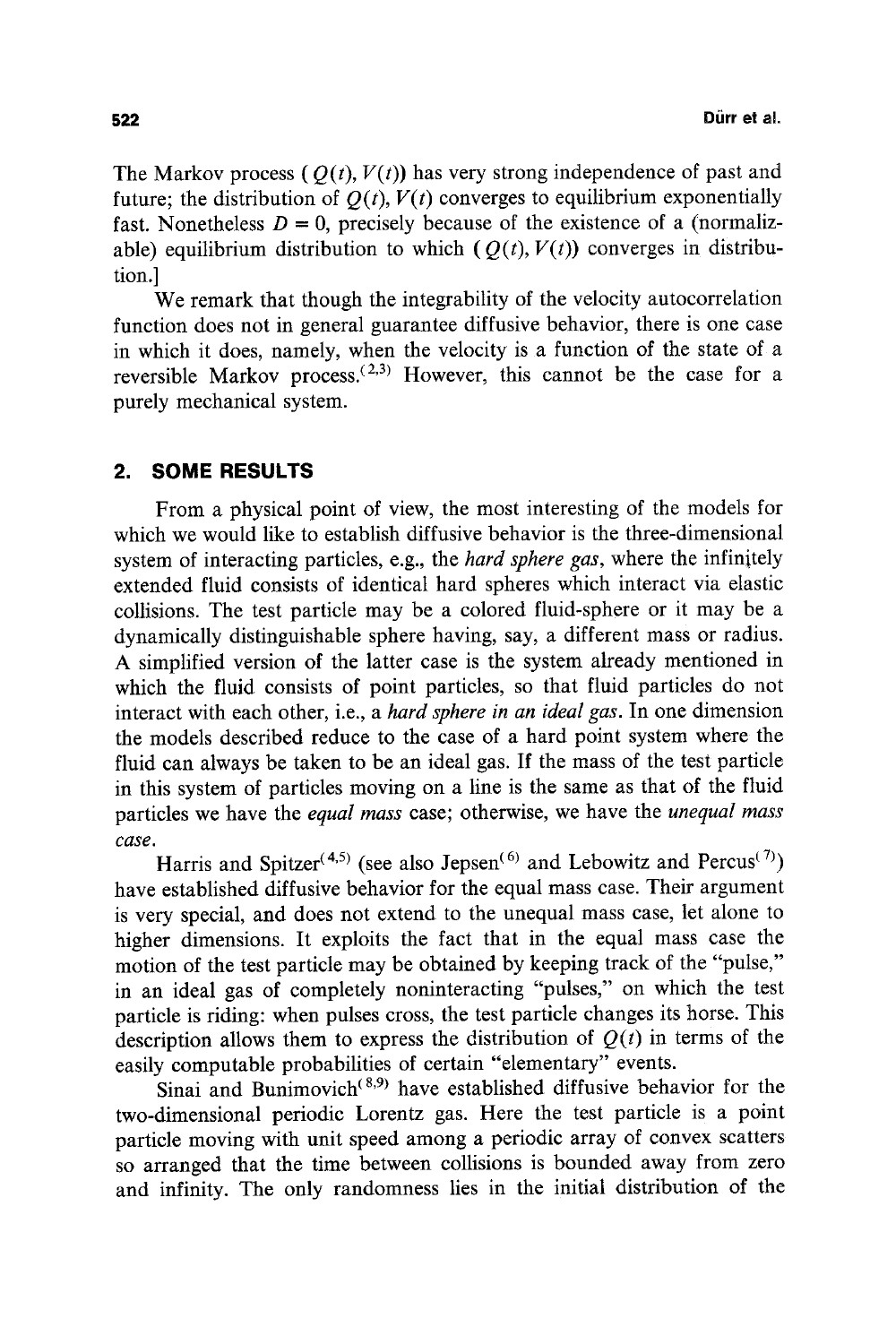## **Stochastic Processes Originating in Deterministic Microscopic Dynamics 523**

position and direction of motion of the test particle, which is assumed to be given by a smooth density. [If this distribution is uniform over a fundamental domain, the velocity process  $V(t)$  is stationary. Their proof exploits the existence of a "Markov partition," which provides a representation in terms of a symbolic dynamics in which past and future are asymptotically independent.

These two models are essentially the only completely mechanical ones for which diffusive behavior has been established. In particular, diffusive behavior has not been established, though it is certainly expected, for the unequal mass case in one dimension, for a sphere in an ideal gas (in two or more dimensions), for the hard sphere gas in three or more dimensions, and for the Lorentz gas with random scatterers in two or more dimensions. The fact that diffusive behavior is not even expected for the hard sphere gas in two dimensions is connected with the phenomenon of long time tails in the velocity autocorrelation function: Computer simulations and physical arguments indicate that  $D = \infty$  in this case.<sup>(10)</sup>

#### **3. METHODS AND MODELS**

Establishing diffusive behavior is referred to in the mathematical literature as proving a functional CLT or an invariance principle. The basic results provide conditions under which a stationary process  $V(t)$  with  $E(V(t)) = 0$ , not necessarily arising from a mechanical system, leads to diffusive behavior:  $Q_A \rightarrow W_D$ , where  $Q_A(t) = A^{-1/2} \int_0^A V(s) ds$ . These conditions always involve, in many inequivalent forms, an expression of asymptotic independence of past and future for the process  $V(t)$ . Some of them are referred to as *mixing conditions,* of which there are many, of varying strengths, all of which are stronger than the familiar notion of mixing used in ergodic theory; the process  $V(t)$  is mixing in the ergodic theoretic sense if

$$
E(fgr) - E(f)E(g) \to 0
$$
 (2)

where f and g are square-integrable functions of  ${V(t)}_{t \in R} \equiv V(\cdot)$  and  $g(x(V(\cdot)) = g(V(\tau + \cdot))$ . For example,  $V(t)$  is called  $\alpha$ -mixing (strongly mixing, Rosenblatt mixing) if  $\sup[E(fg) - E(f)E(g)] \equiv \alpha(\tau) \rightarrow 0$ , as  $\tau \rightarrow \infty$ , where the sup is over all (measurable) functions  $f, |f| \leq 1$ , depending only upon the past of the velocity process [i.e., on  $V(t)$  for  $t \le 0$ ] and g,  $|g| \leq 1$ , depending only upon the future after time  $\tau$  [ $V(t)$ ,  $t \geq \tau$ ].

It can be shown<sup>(11)</sup> that  $\alpha(\tau)$  provides an upper bound for the velocity autocorrelation function: If  $V(t)$  has  $n > 2$  moments,  $E(|V(t)|^n) < \infty$ , then

$$
E(V(0) \cdot V(\tau)) \le \text{const } \alpha(\tau)^{1-2/n} \tag{3}
$$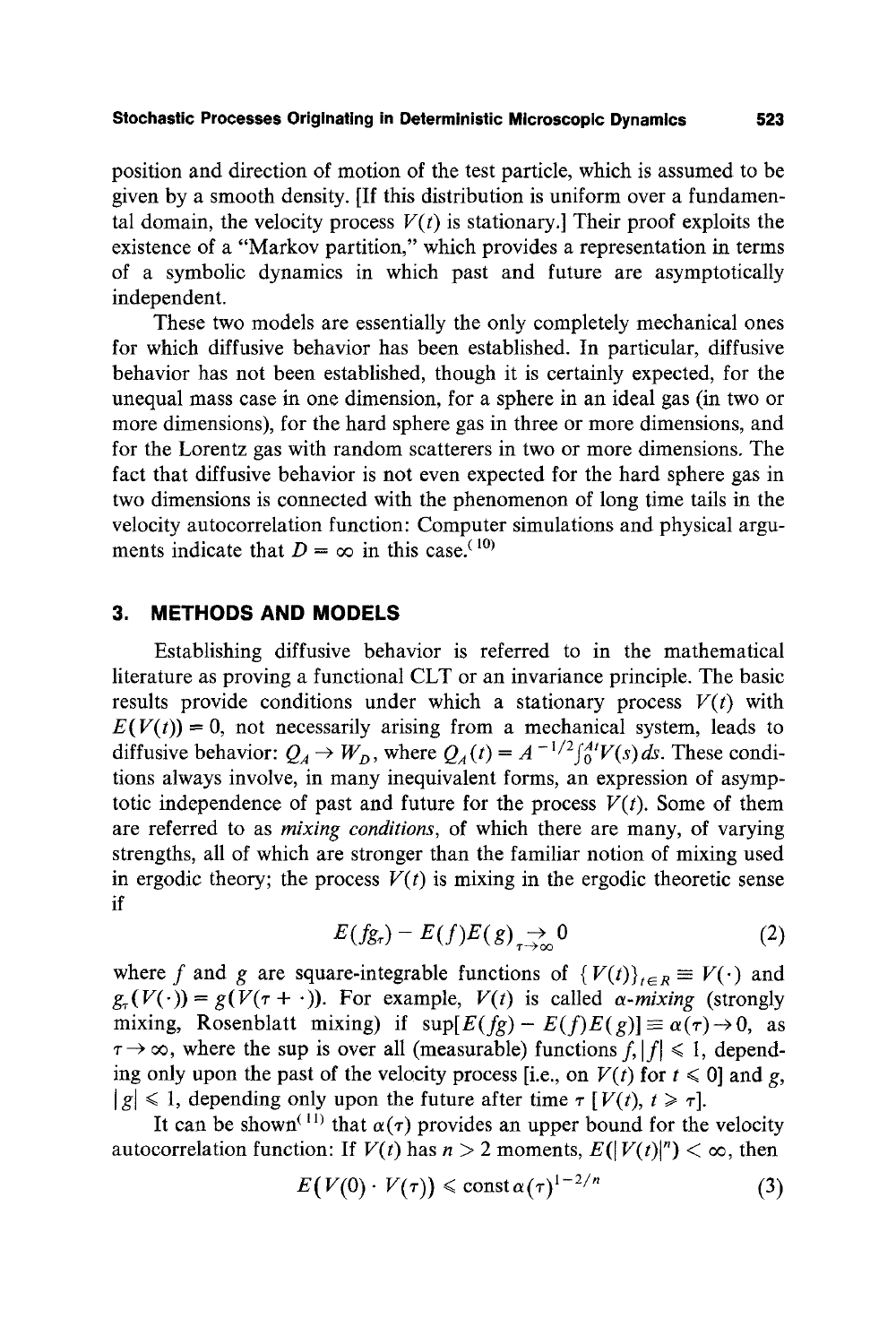Moreover if  $V(t)$  is  $\alpha$ -mixing with

$$
\int_0^\infty \alpha(t)^{1-2/n} dt < \infty \tag{4}
$$

then  $Q_A \rightarrow W_D$ . If (4) is satisfied we say that the process  $V(t)$  is *rapidly*  $\alpha$ -*mixing*. Diffusive behavior follows from rapid  $\alpha$ -mixing once  $D > 0$  has also been established.

We remark again that the question of whether  $D > 0$  is frequently nontrivial. A simple condition guaranteeing  $D > 0$  is described at the end of this paper.

Rapid  $\alpha$ -mixing is generally difficult to establish; in fact, it is usually quite difficult to obtain merely a good estimate of the velocity autocorrelation function. However, in case the velocity is a function of the state of an ergodic, mixing Harris process<sup>(12,13)</sup> we can begin to get a handle on  $\alpha(\tau)$ . A Markov process  $X(t)$ , with transition probability  $\pi_x^T$   $[\pi_x^T(A)]$  is the probability that  $X(\tau) \in A$  given that  $X(0) = x$  and stationary distribution  $\pi$  [ $\int \pi(dx)\pi_x^{\tau}(\cdot) = \pi(\cdot)$ ] is a *Harris process* if  $\pi_x^{\tau}$  overlaps (i.e., is not mutually singular with respect to)  $\pi$  for  $\tau$  sufficiently large. If the process also has no nontrivial invariant sets, we have a *mixing Harris process* and

$$
\|\pi_x^{\tau} - \pi\| \equiv \sup_{|f(x)| \leq 1} \left[ \pi_x^{\tau}(f) - \pi(f) \right] \xrightarrow[\tau \to \infty]{} 0
$$

Now suppose the velocity  $V(t) = V(X(t))$  is a function of the state at time  $t$  of a mixing Harris process. Then, using the Markov property, it is easy to see that  $\alpha(\tau) \leq \int \pi(dx) ||\pi_x^{\tau} - \pi||$ , so that  $V(t)$  is  $\alpha$ -mixing. Moreover, if we have some fairly weak control over the "overlap" of  $\pi_r^{\tau}$  and  $\pi_{r'}^{\tau}$ in the transition probabilities as we vary  $\tau$  and the starting points x and x'  $-\text{in}$  which case we say that  $X(t)$  is  $\alpha$  *good* mixing Harris process—the decay of  $\|\pi_x^{\tau} - \pi\|$  will be sufficiently fast that  $V(t)$  is rapidly  $\alpha$ -mixing.<sup>(13)</sup>

We now describe a couple of "one-dimensional" mechanical models for which we believe diffusive behavior can be established by representing the velocity process as a function of the state of a good mixing Harris process. $(13)$ 

(i) The test particle is a vertical line segment (stick) of length 1 centered on the x axis. This stick, which cannot rotate and can move only horizontally, interacts with a two-dimensional ideal gas of fluid particles, undergoing elastic collisions which do not alter the y component  $v_y$  of the fluid particle velocities. The velocity process will be stationary if the distribution of the  $x$  component of the fluid particle velocities is Maxwellian, for any distribution of  $v_y$ . Since the stick cannot recollide with a fluid particle once it leaves the strip S of length 1 centered around the x axis, we obtain a stationary Markov process by observing only the particles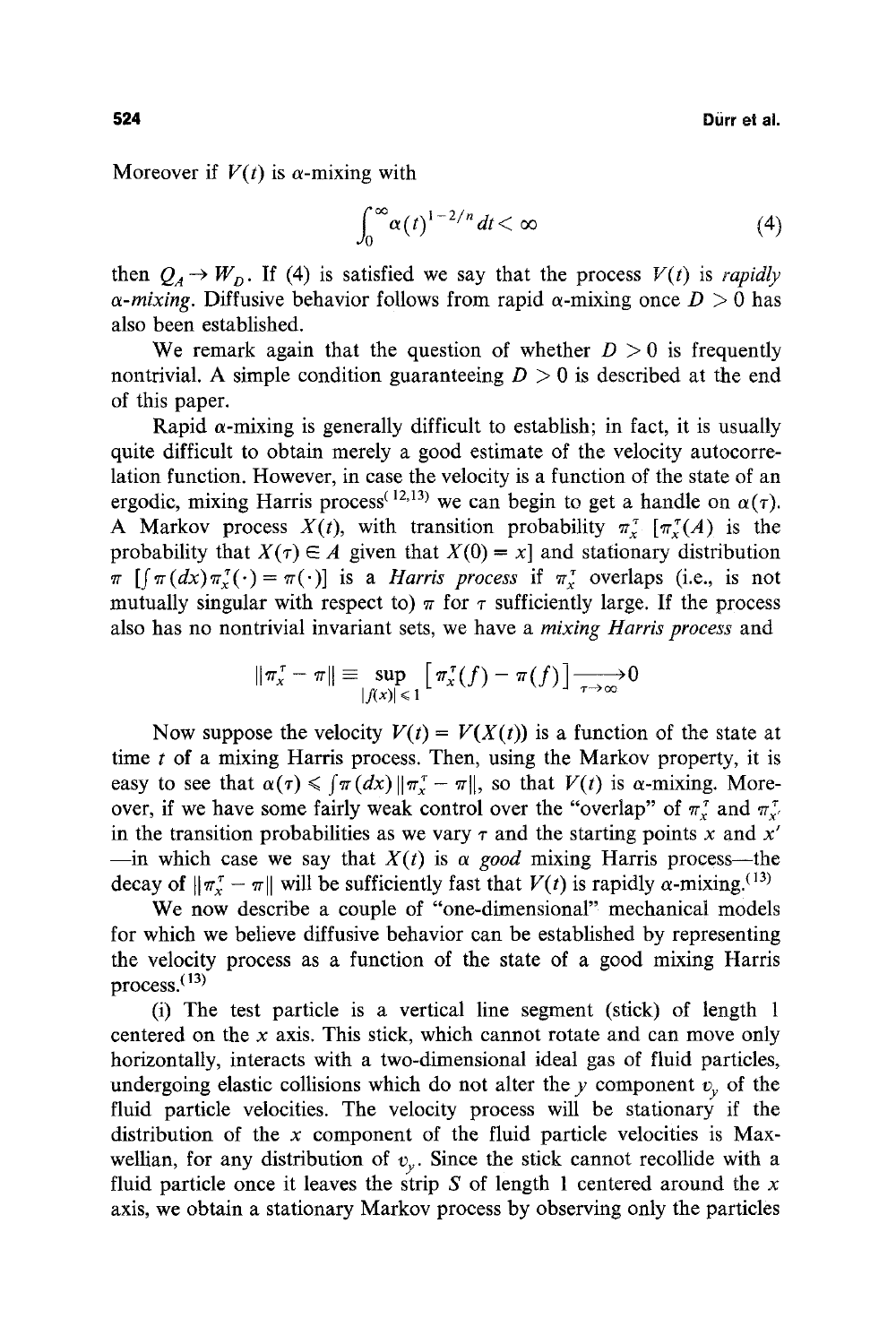inside S, keeping track of positions only relative to the stick. Suppose now that for all fluid particles  $|v_n| > a > 0$ . Then this process should be a good mixing Harris process, since all fluid particles in S at  $t = 0$  will have been replaced by fresh particles by time  $t = 1/a$ .

(ii) Suppose now that the stick (of length 1) is centered on, and perpendicular to, the circle of radius 1 centered at the origin., Suppose again that the stick interacts via elastic collisions with a two-dimensional ideal gas, whose particles are also elastically reflected from a circular wall of radius  $1/2$  centered at the origin. Now V represents the (angular) velocity of the stick around the "race track," so that  $O(t)$  is the angle  $\theta(t)$  attained by time t, where  $\theta(t)$ ,  $t \ge 0$ ,  $-\infty < \theta < \infty$ , is continuous. We obtain a stationary Markov process, which again should be a good mixing Harris process, by observing only particles in the annulus S of inner radius  $1/2$ and outer radius 3/2. Though it is now possible for fluid particles to remain in S for an arbitrarily long time, we can guarantee their departure by sending into S appropriate fluid particles.

In the models of primary interest rapid  $\alpha$ -mixing is probably too much to demand. Consider first the equal mass case in one dimension. Jepsen<sup> $(6)$ </sup> has shown that  $E(V(0) \cdot V(t)) \sim t^{-3}$ . Since the velocity distribution is Maxwellian,  $V(t)$  has moments of all orders; it thus follows from (3) that  $\alpha(\tau) \geqslant \text{const } t^{-(3+\epsilon)}$ ,  $\epsilon < 0$ , which suggests that establishing (4) may, at best, be quite delicate. In fact, estimates involving slow fluid particles suggest that  $\alpha(\tau)$  is bounded away from zero, so that  $V(t)$  is not even  $\alpha$ -mixing, and this is true even in the unequal mass case, where we expect a much faster (perhaps exponential) decay of the velocity autocorrelation function.

There are conditions for diffusive behavior, weaker than rapid  $\alpha$ mixing, which do not require that the entire future of the velocity process be asymptotically independent of the past, nor even that this be true of the velocity  $V(t)$  at a single large time t. For example, suppose  $V(t)$  is a stationary ergodic process with  $n \ge 2$  moments, and let  $p = n/(n - 1)$ . If the conditional expectation  $\hat{V}(\tau)$  of  $V(\tau)$  given the past  $[V(t), t \le 0]$ satisfies

$$
\int_0^\infty \|\hat{V}(t)\|_p dt < \infty \tag{5}
$$

then  $Q_A \to W_D$ . Here  $||V(t)||_p = [E(|V(t)|^p)]^{1/p}$ . Moreover, if  $||Q(t)||_p$  is unbounded (as  $t\rightarrow\infty$ ) then  $D>0$  and we have diffusive behavior. This result is based on a circle of ideas revolving around the martingale difference  $CLT<sub>1</sub>(1,2)$ 

It appears likely that (5) is satisfied in all the models discussed here, though proving that this is so is probably quite difficult. Note that since